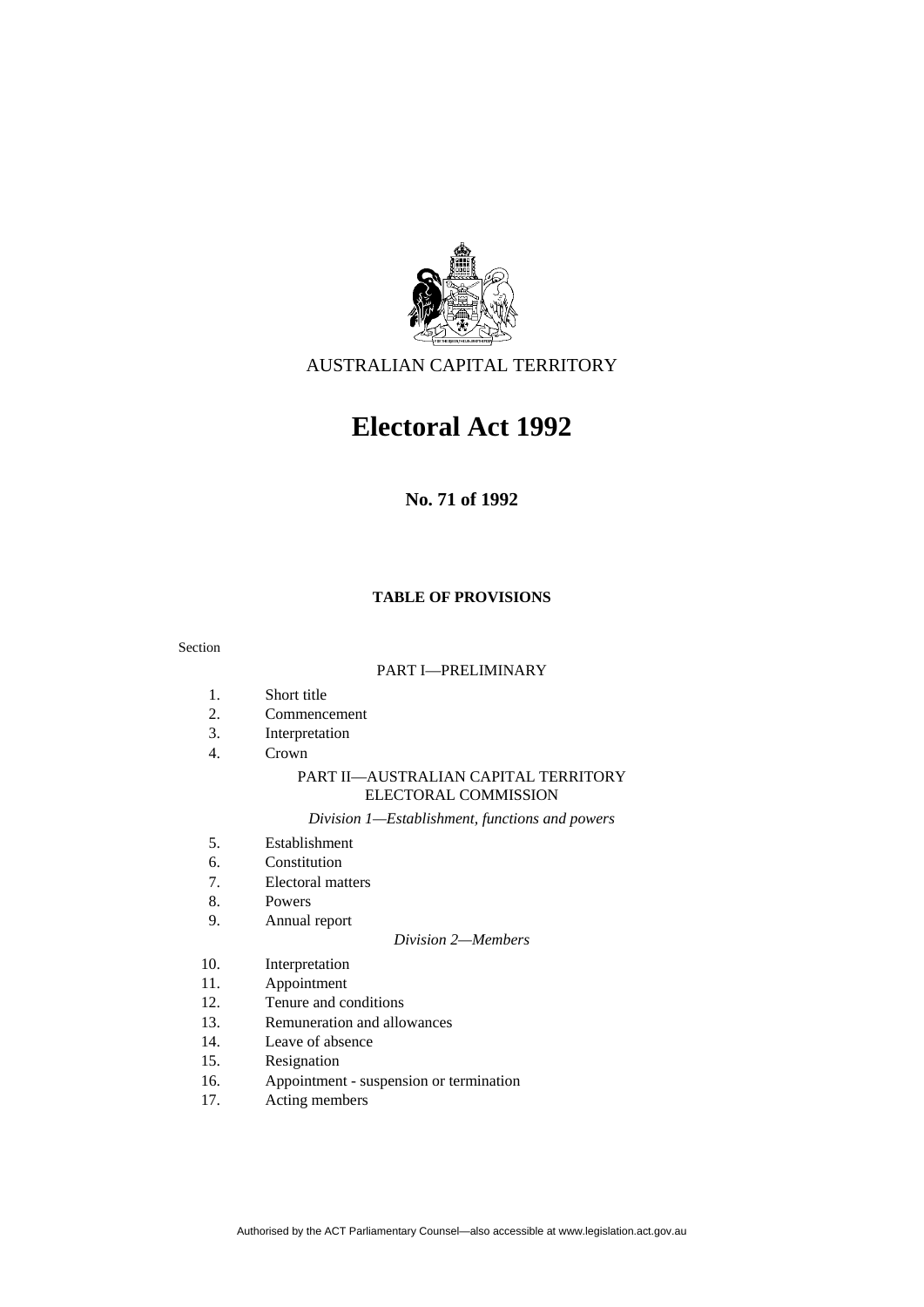## **TABLE OF PROVISIONS**—continued

#### Section

#### *Division 3—Meetings*

- 18. Procedure
- 19. Disclosure of interests

#### PART III—ELECTORAL COMMISSIONER

- 20. Appointment
- 21. Functions and powers
- 22. Tenure and conditions
- 23. Remuneration and allowances
- 24. Leave of absence
- 25. Resignation
- 26. Appointment suspension or termination
- 27. Acting Electoral Commissioner

#### PART IV—ELECTORATES

- 28. Multi-member electorates
- 29. Redistribution of electorates
- 30. Factors relevant to redistribution
- 31. Timing of redistributions
- 32. Redistribution Committees
- 33. Meetings of Redistribution Committee
- 34. Suggestions regarding redistribution
- 35. Outline of proposal
- 36. Proposed redistribution
- 37. Publication of proposal
- 38. Dissolution of Redistribution Committee
- 39. Objections
- 40. Augmented Commission
- 41. Meetings of augmented Commission
- 42. Investigation of objections
- 43. Redistribution—proposal by augmented Commission
- 44. Publication of augmented Commission's proposal
- 45. Objections to augmented Commission's proposal
- 46. Report by augmented Commission and public announcement
- 47. Report to Legislative Assembly

#### PART V—MISCELLANEOUS

- 48. Head of Administration to provide assistance etc.
- 49. Decisions under Part IV final
- 50. Validity not affected
- 51. Improper influence
- 52. Regulations
- 53. Amendment of *Administrative Decisions (Judicial Review) Act 1989*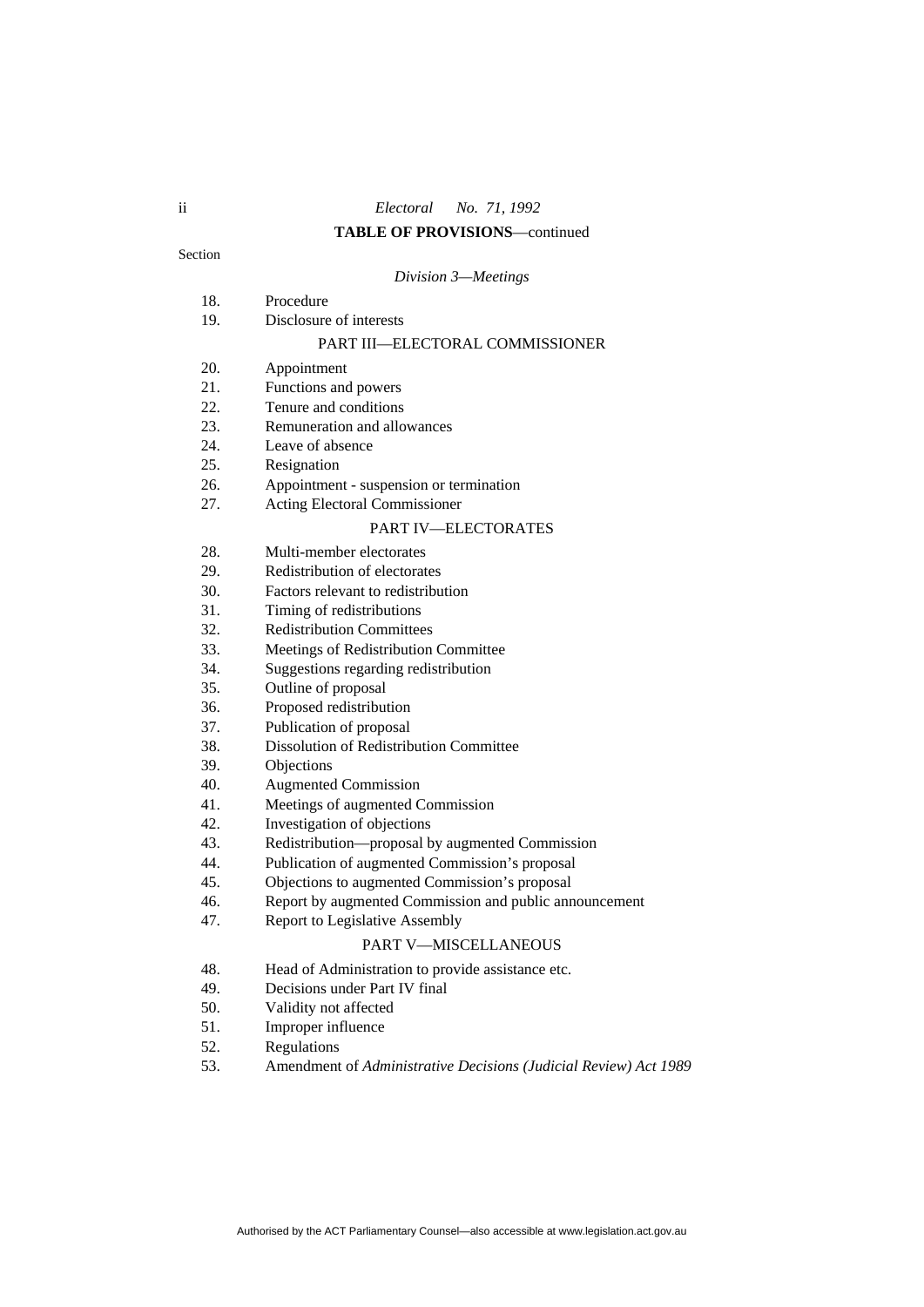

AUSTRALIAN CAPITAL TERRITORY

# **Electoral Act 1992**

**No. 71 of 1992** 

# **An Act to establish the Australian Capital Territory Electoral Commission, to provide for the appointment of the Electoral Commissioner, to provide for electorates and for related purposes**

*[Notified in ACT Gazette S218: 8 December 1992]*

# **PREAMBLE**

**1.** On 15 February 1992 a referendum was held to enable the electors of the Territory to choose which of 2 voting systems is to be used at future elections for the Legislative Assembly.

**2.** The electors chose the proportional representation (Hare-Clark) system as outlined in the Referendum Options Description Sheet set out in Schedule 3 to the *Australian Capital Territory (Electoral) Act 1988* of the Commonwealth.

**3.** The electoral system chosen by the electors includes the system of rotation of the positions of candidates' names on ballot papers known as the Robson Rotation.

**4.** The Legislative Assembly wishes to enact legislation to implement the electoral system chosen by the electors as soon as it is convenient to do so.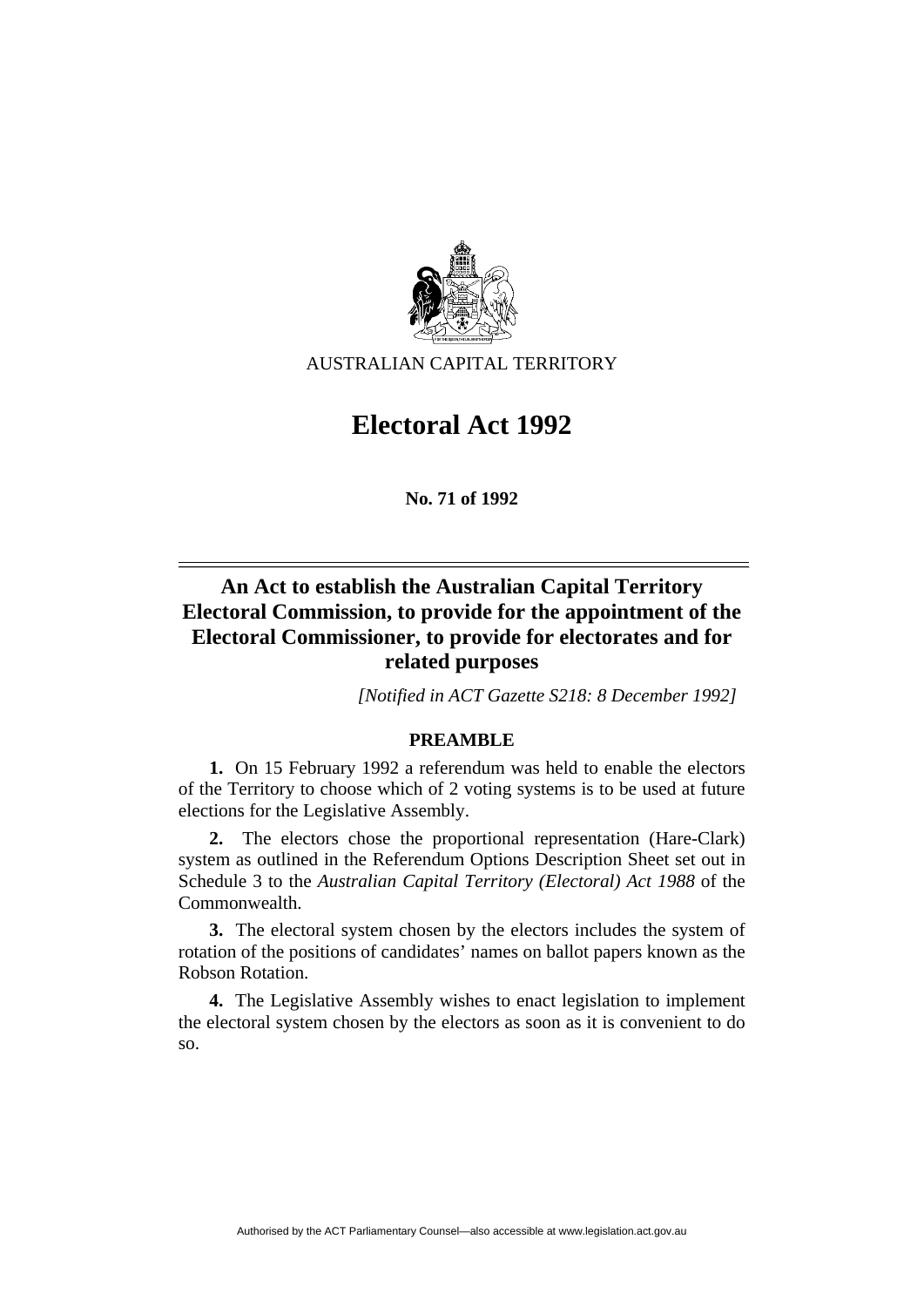**5.** To facilitate the implementation of that electoral system, the Legislative Assembly wishes to enact legislation to establish the offices and procedures necessary to enable the Territory to be divided into electorates.

 The Legislative Assembly for the Australian Capital Territory therefore enacts as follows:

### **PART I—PRELIMINARY**

#### **Short title**

**1.** This Act may be cited as the *Electoral Act 1992.*

#### **Commencement**

**2. (1)** Section 1 and this section commence on the day on which this Act is notified in the *Gazette*.

**(2)** The remaining provisions commence on a day, or respective days, fixed by the Chief Minister by notice in the *Gazette*.

**(3)** If a provision referred to in subsection (2) has not commenced before the end of the period of 6 months commencing on the day on which this Act is notified in the *Gazette*, that provision, by force of this subsection, commences on the first day after the end of that period.

#### **Interpretation**

**3.** In this Act, unless the contrary intention appears—

- "augmented Commission" in relation to a redistribution, means the augmented Commission established by section 40 for the purposes of the redistribution;
- "Electoral Commission" means the Australian Capital Territory Electoral Commission established by section 5;
- "Electoral Commissioner" means the Electoral Commissioner appointed under section 20;
- "electorate" means an electorate, the name and boundaries of which are specified in a determination in force under section 29;

"Judge" means—

- (a) a Judge of the Supreme Court;
- (b) a Judge of the Supreme Court of a State or another Territory; or
- (c) a Judge of the Federal Court or Family Court;

"redistribution" includes distribution.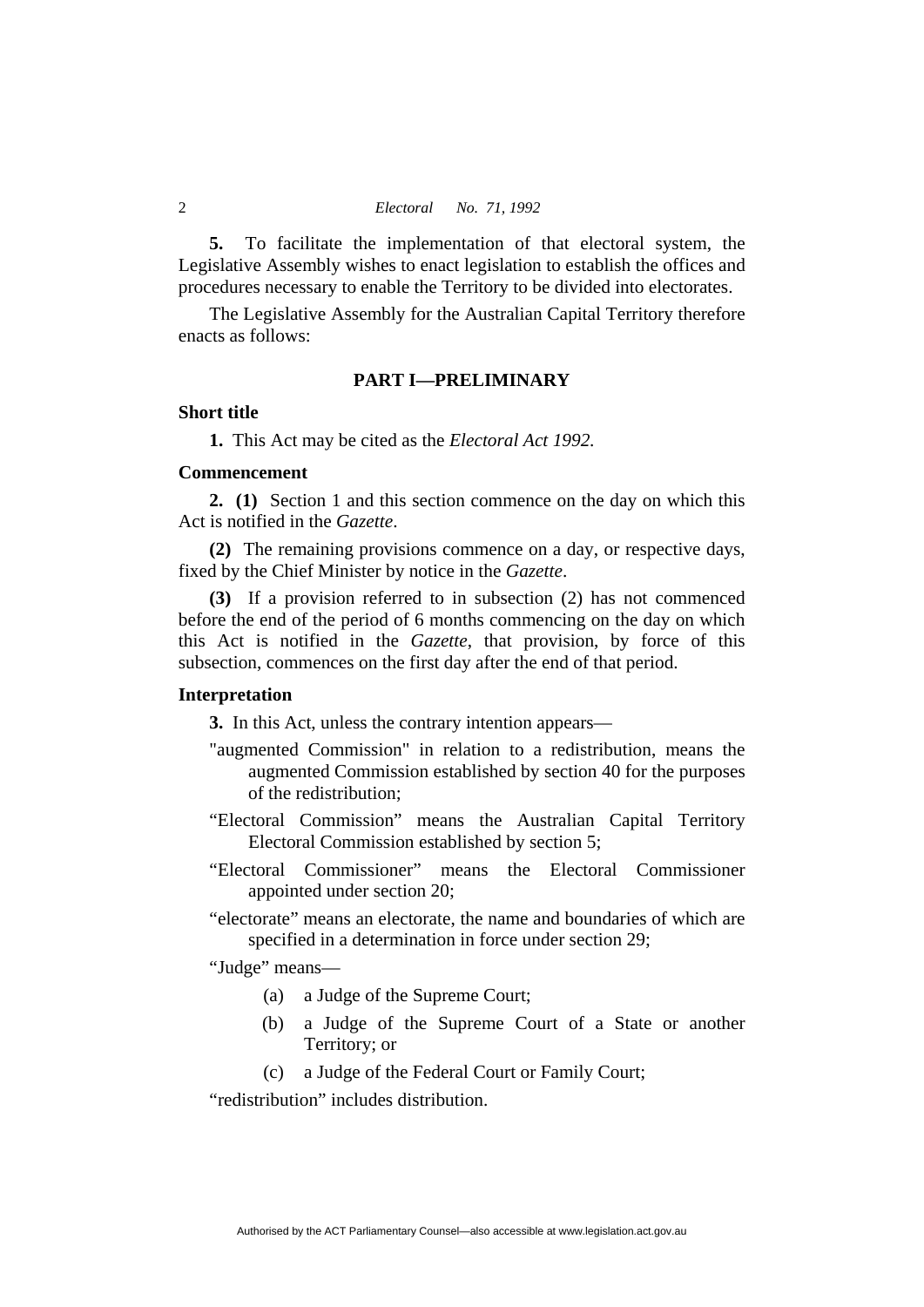#### **Crown**

**4.** This Act binds the Crown.

# **PART II—AUSTRALIAN CAPITAL TERRITORY ELECTORAL COMMISSION**

# *Division 1—Establishment, functions and powers*

# **Establishment**

**5.** The Australian Capital Territory Electoral Commission is established.

## **Constitution**

**6. (1)** The Electoral Commission shall consist of—

- (a) the Chairperson;
- (b) the Electoral Commissioner; and
- (c) 1 other member.

**(2)** The performance or exercise of the functions or powers of the Electoral Commission is not affected because there is a vacancy in the membership of the Electoral Commission.

#### **Electoral matters**

**7.** In addition to any other functions that the Electoral Commission has under this Act, the Electoral Commission shall consider, and report to the Chief Minister on, electoral matters referred to it by the Chief Minister and such other electoral matters as it thinks fit.

# **Powers**

**8.** The Electoral Commission may do all things necessary or convenient to be done in connection with the performance of its functions.

#### **Annual report**

**9.** The Electoral Commission shall, after each 30 June, furnish to the Chief Minister for presentation to the Legislative Assembly a report relating to the activities of the Commission during the year ending on that date.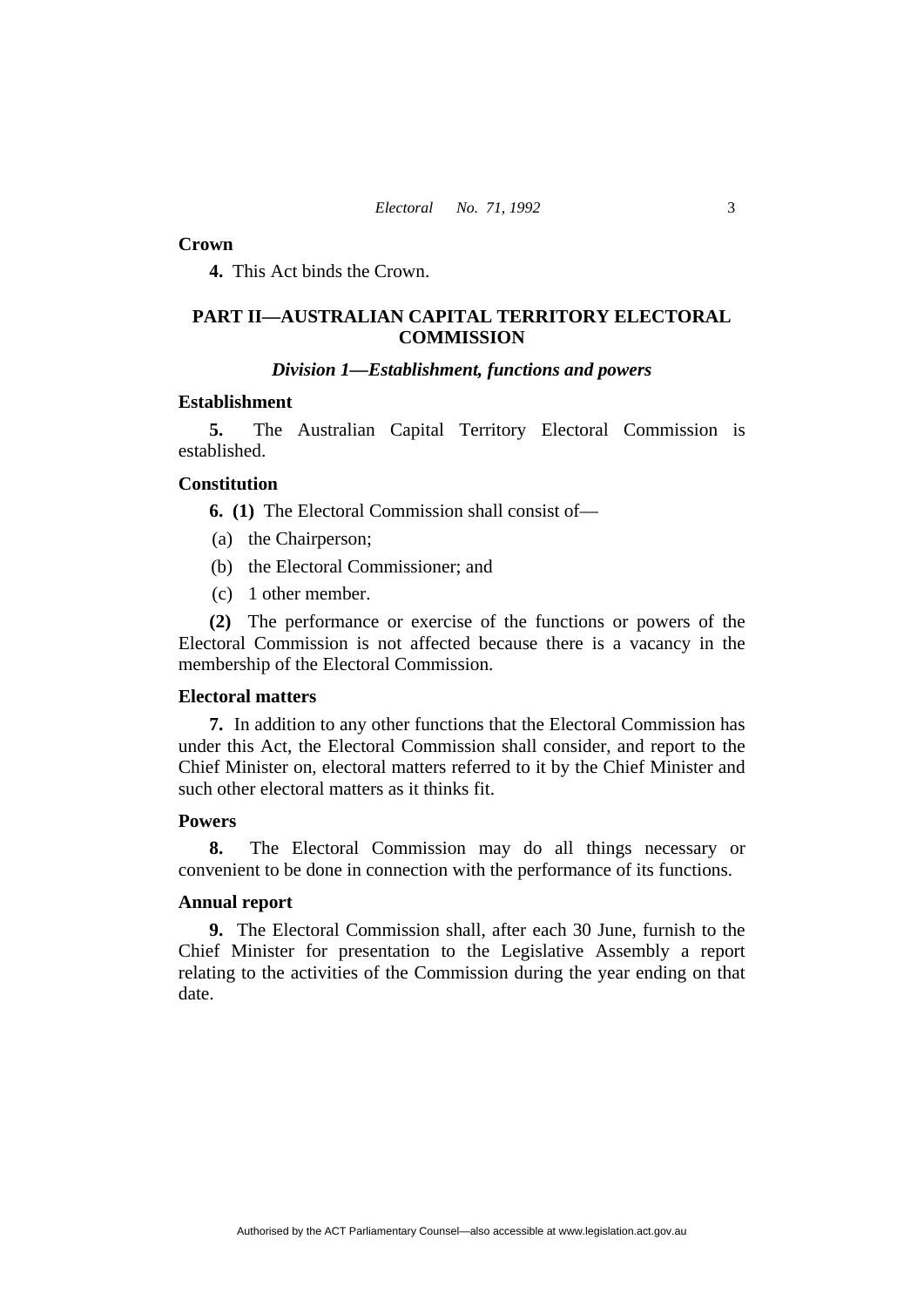# *Division 2—Members*

#### **Interpretation**

**10.** In this Division—

"member" means a member referred to in paragraph 6 (1) (a) or (c).

# **Appointment**

**11. (1)** A member shall be appointed in writing by the Executive.

**(2)** A person shall not be appointed as the Chairperson unless the person—

- (a) is or has been a Judge;
- (b) has been a Justice of the High Court;
- (c) has been an administrative head;
- (d) has held an office of Secretary within the meaning of the *Public Service Act 1922* of the Commonwealth; or
- (e) has been a member of the Electoral Commission or of an authority of the Commonwealth, a State or another Territory equivalent to the Electoral Commission.

**(3)** Before a person is appointed as a member, the Chief Minister shall consult—

- (a) the leader of each political party represented in the Legislative Assembly; and
- (b) all members of the Legislative Assembly who are not also members of such a party;

about the proposed appointment.

**(4)** The appointment of a member is not invalid because of any defect or irregularity in connection with the member's appointment.

**(5)** An instrument of appointment is a disallowable instrument for the purposes of section 10 of the *Subordinate Laws Act 1989*.

# **Tenure and conditions**

**12. (1)** A member holds office for the period (not exceeding 5 years) specified in the instrument of appointment.

**(2)** A member holds office on such terms and conditions in respect of matters not provided for by this Act as are determined in writing by the Chief Minister.

**(3)** A member is eligible for re-appointment.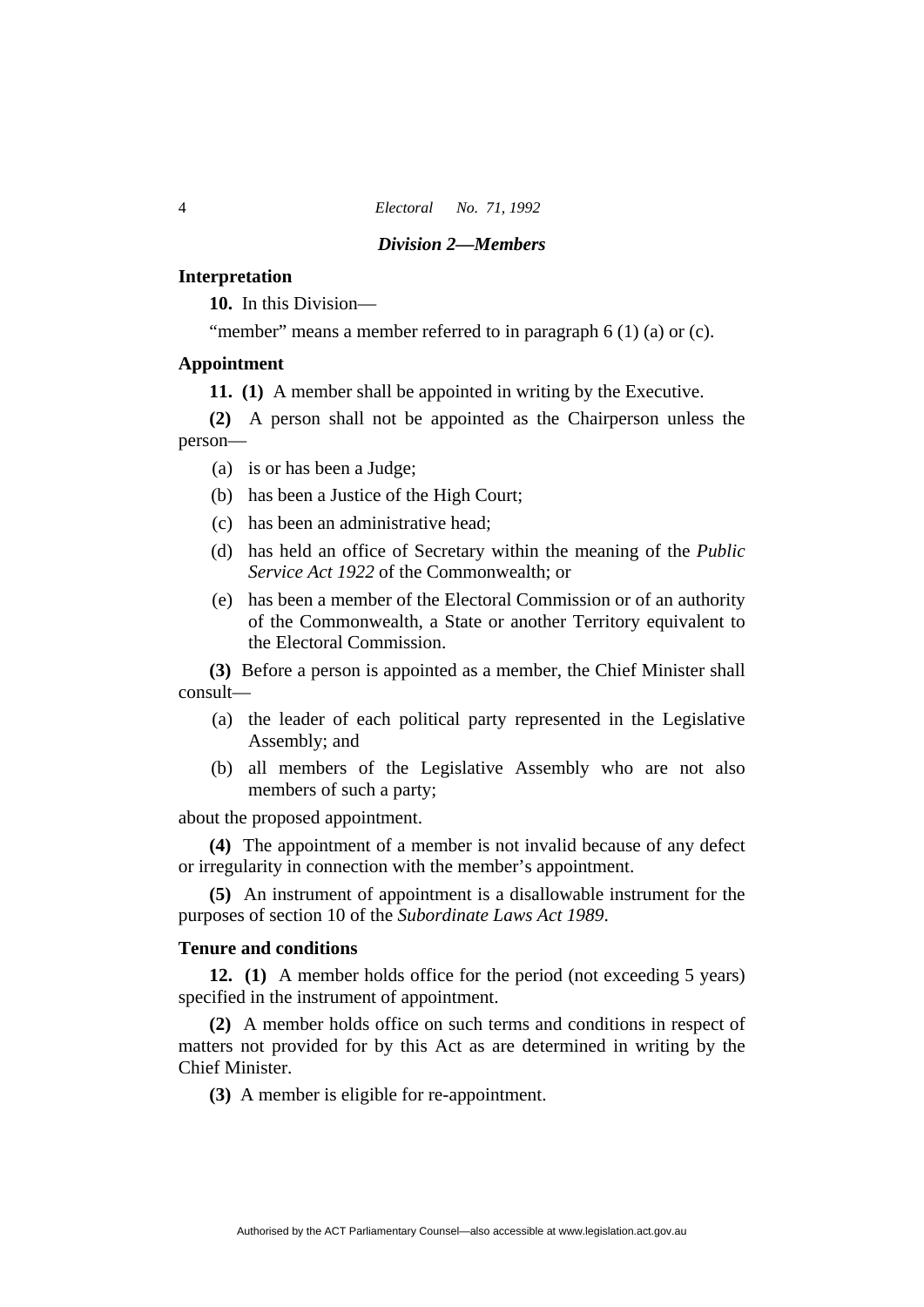#### **Remuneration and allowances**

**13. (1)** A member shall be paid such remuneration and allowances as are prescribed.

**(2)** Subsection (1) does not apply—

- (a) in relation to remuneration—if there is a subsisting determination relating to the remuneration to be paid to the member; or
- (b) in relation to an allowance of a particular kind—if there is a subsisting determination relating to an allowance of that kind to be paid to the member.
- **(3)** In subsection (2)—
- "determination" means a determination of the Remuneration Tribunal of the Commonwealth.

### **Leave of absence**

**14.** The Chief Minister may grant a member leave of absence on such terms and conditions as to remuneration and otherwise as the Chief Minister determines.

#### **Resignation**

**15. (1)** A member may resign office by writing signed by the member and delivered to the Chief Minister.

**(2)** The resignation of a member takes effect on the day on which it is delivered to the Chief Minister or, if a later day is specified in the resignation, on that later day.

#### **Appointment - suspension or termination**

**16. (1)** The Executive may suspend a member from duty for misbehaviour or physical or mental incapacity.

**(2)** On the first sitting day after the day on which a member is suspended, the Chief Minister shall present a statement of the reasons for the suspension to the Legislative Assembly.

**(3)** If, within 7 sitting days after a statement is presented in accordance with subsection (2), the Legislative Assembly passes a resolution requiring the Executive to terminate the appointment of the member to whom the statement relates, the Executive shall terminate the appointment of that member.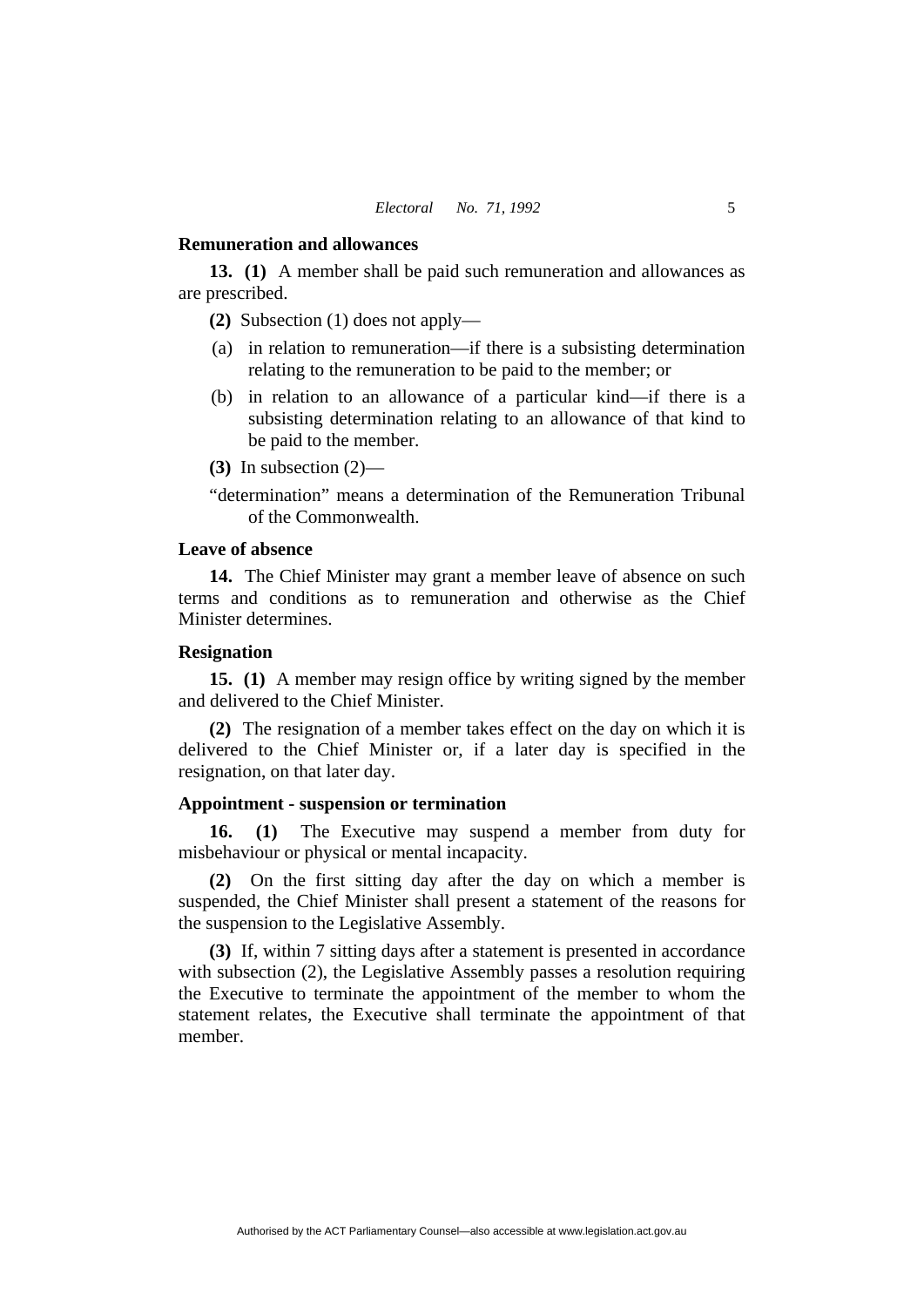### 6 *Electoral No. 71, 1992*

- **(4)** If—
- (a) the Chief Minister does not present a statement in accordance with subsection (2); or
- (b) the Legislative Assembly does not pass a resolution in accordance with subsection (3);

the member who is suspended shall resume his or her duties.

**(5)** A member who is suspended from duty is entitled to be paid remuneration and allowances as a member during the suspension.

**(6)** The Executive shall terminate the appointment of a member if the member—

- (a) is absent without leave granted under section 14 from 3 consecutive meetings of the Electoral Commission;
- (b) contravenes section 19 without reasonable excuse; or
- (c) is convicted of an offence in Australia or elsewhere punishable by imprisonment for 12 months or longer.

#### **Acting members**

**17. (1)** The Executive may, by instrument, appoint a person to act as a member.

**(2)** A person shall not be appointed to act as the Chairperson unless the person is eligible for appointment as the Chairperson.

**(3)** Anything done by or in relation to a person purporting to act under this section is not invalid on the ground that—

- (a) the occasion for the person's appointment had not arisen;
- (b) there is a defect or irregularity in connection with the person's appointment;
- (c) the person's appointment has ceased to have effect; or
- (d) the occasion for the person to act had not arisen or had ceased.

# *Division 3—Meetings*

#### **Procedure**

**18. (1)** The Chairperson may convene a meeting of the Electoral Commission.

**(2)** The Chairperson shall convene such meetings of the Electoral Commission as are necessary for the efficient conduct of its functions.

**(3)** At a meeting, 2 members constitute a quorum.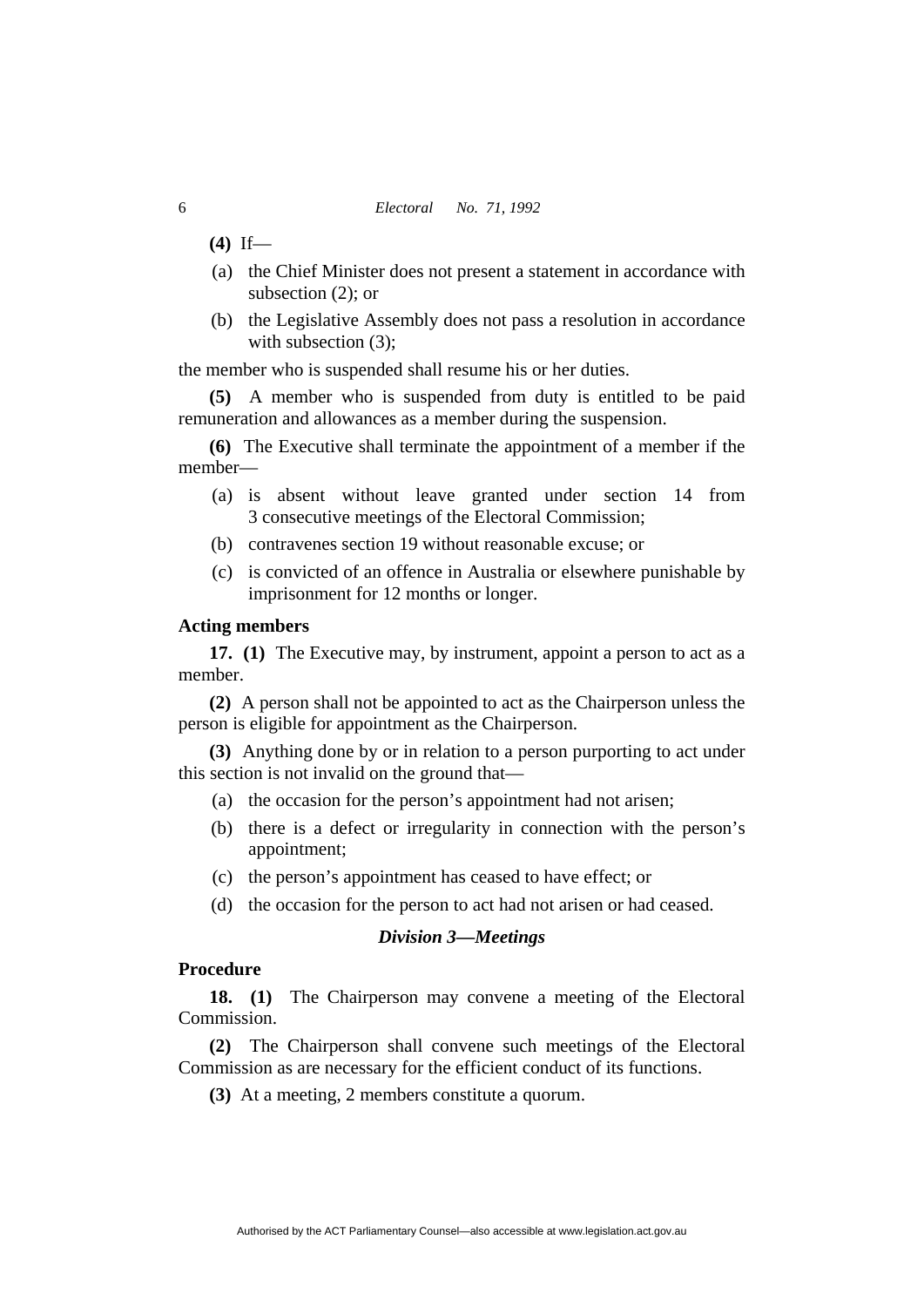**(4)** The Chairperson shall preside at all meetings at which he or she is present.

**(5)** If the Chairperson is not present at a meeting, the Electoral Commissioner shall preside.

**(6)** Questions arising at a meeting shall be determined by a majority of the votes of the members present and voting.

**(7)** The member presiding at a meeting has a deliberative vote, and in the event of an equality of votes, has a casting vote.

**(8)** If—

- (a) only 2 members are present at a meeting; and
- (b) those members differ in opinion on a matter, other than a matter by reason of which the third member is absent by virtue of section 19;

the determination of the matter shall be postponed until the next meeting.

**(9)** The Electoral Commission may regulate the conduct of proceedings at its meetings as it thinks fit.

**(10)** The Electoral Commission may inform itself on any matter in such manner as it thinks fit.

#### **Disclosure of interests**

**19. (1)** A member who has a direct or indirect pecuniary interest in a matter being considered or about to be considered by the Electoral Commission shall, as soon as possible after the relevant facts have come to the member's knowledge, disclose the nature of the interest at a meeting of the Electoral Commission.

**(2)** The disclosure shall be recorded in the minutes of the meeting and, unless the Electoral Commission determines otherwise, the member shall not—

- (a) be present during any deliberation of the Electoral Commission in relation to the matter; or
- (b) take part in any decision of the Electoral Commission in relation to the matter.
- **(3)** The member shall not—
- (a) be present during any deliberation of the Electoral Commission for the purpose of considering whether to make a determination under subsection (2) in relation to that member; or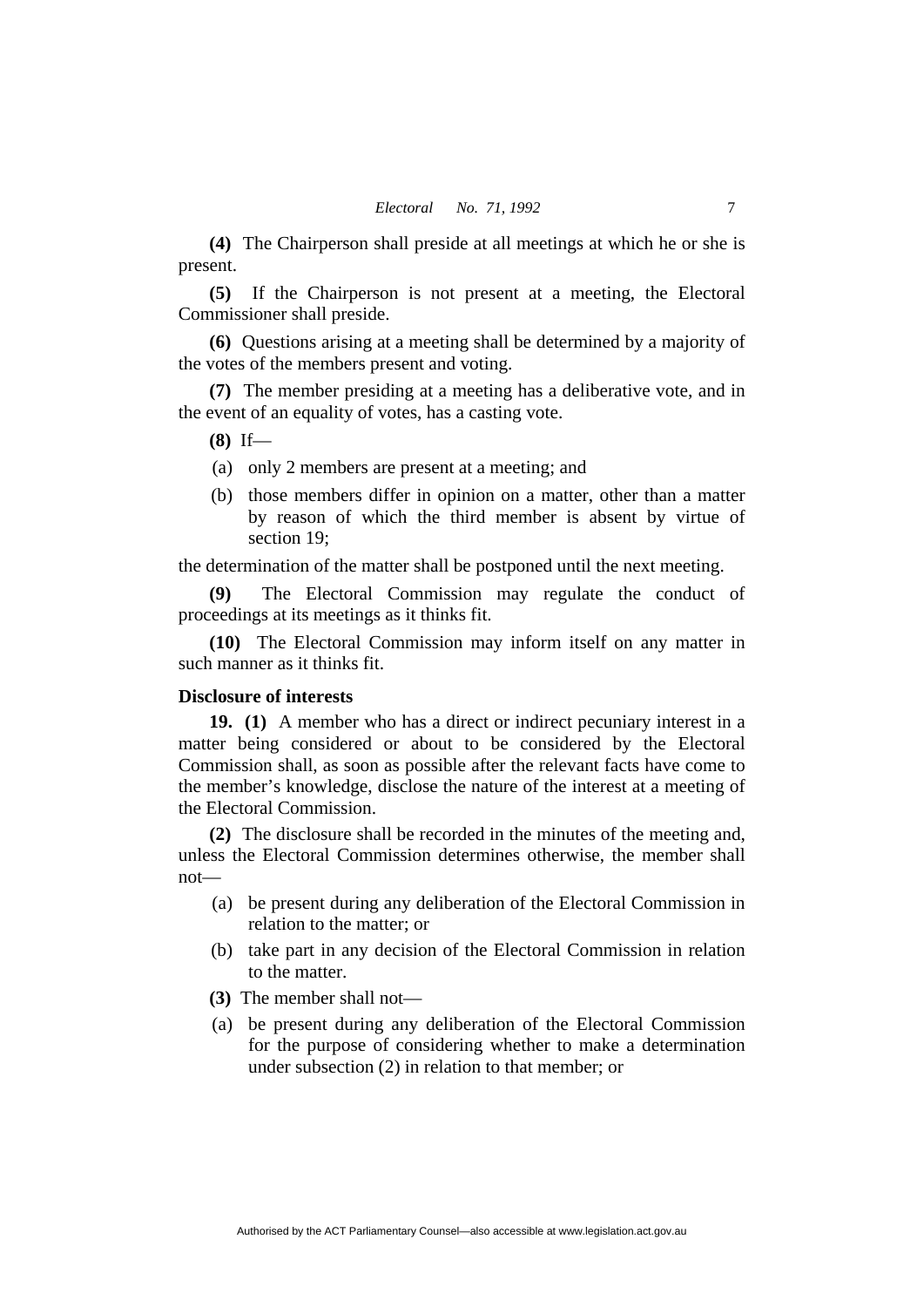(b) take part in the making by the Electoral Commission of such a determination.

**(4)** A member is not to be taken to have an interest in a matter only because the member is entitled to vote in a general election of members of the Legislative Assembly.

#### **PART III—ELECTORAL COMMISSIONER**

#### **Appointment**

**20. (1)** The Executive may, by instrument, appoint a person to be the Electoral Commissioner.

**(2)** Before a person is appointed as the Electoral Commissioner, the Chief Minister shall consult—

- (a) the leader of each political party represented in the Legislative Assembly; and
- (b) all members of the Legislative Assembly who are not also members of such a party;

about the proposed appointment.

**(3)** An instrument of appointment is a disallowable instrument for the purposes of section 10 of the *Subordinate Laws Act 1989*.

#### **Functions and powers**

**21.** In addition to the functions and powers conferred by this Act, the Electoral Commissioner shall have such other functions and powers as are conferred on him or her by or under any other law of the Territory.

## **Tenure and conditions**

**22. (1)** The Electoral Commissioner holds office for the period (not exceeding 5 years) specified in the instrument of appointment.

**(2)** The Electoral Commissioner holds office on such terms and conditions in respect of matters not provided for by this Act as are determined in writing by the Chief Minister.

**(3)** The Electoral Commissioner is eligible for re-appointment.

**(4)** The Electoral Commissioner may hold any other office that is compatible with the performance of his or her functions as Electoral Commissioner.

# **Remuneration and allowances**

**23. (1)** The Electoral Commissioner shall be paid such remuneration and allowances as are prescribed.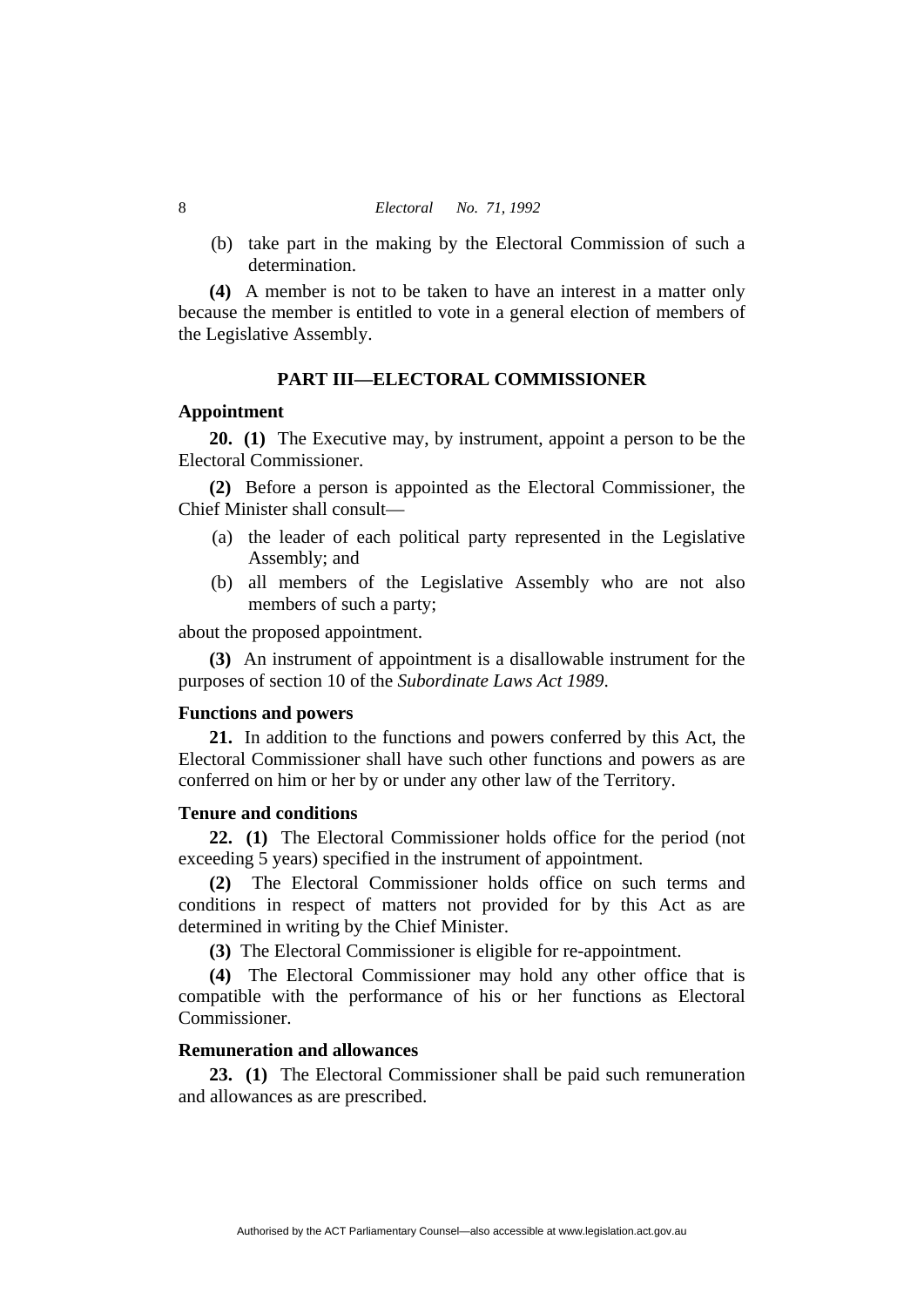- **(2)** Subsection (1) does not apply—
- (a) in relation to remuneration—if there is a subsisting determination relating to the remuneration to be paid to the Electoral Commissioner; or
- (b) in relation to an allowance of a particular kind—if there is a subsisting determination relating to an allowance of that kind to be paid to the Electoral Commissioner.
- **(3)** In subsection (2)—
- "determination" means a determination of the Remuneration Tribunal of the Commonwealth.

## **Leave of absence**

**24.** The Chief Minister may grant the Electoral Commissioner leave of absence on such terms and conditions as to remuneration and otherwise as the Chief Minister determines.

# **Resignation**

**25. (1)** The Electoral Commissioner may resign office by writing signed by the Electoral Commissioner and delivered to the Chief Minister.

**(2)** The resignation takes effect on the day on which it is delivered to the Chief Minister or, if a later day is specified in the resignation, on that later day.

# **Appointment—suspension or termination**

**26. (1)** The Executive may suspend the Electoral Commissioner from duty for misbehaviour or physical or mental incapacity.

**(2)** On the first sitting day after the day on which the Electoral Commissioner is suspended, the Chief Minister shall present a statement of the reasons for the suspension to the Legislative Assembly.

**(3)** If, within 7 sitting days after a statement is presented in accordance with subsection (2), the Legislative Assembly passes a resolution requiring the Executive to terminate the appointment of the Electoral Commissioner, the Executive shall terminate the appointment of the Electoral Commissioner.

**(4)** If—

 (a) the Chief Minister does not present a statement in accordance with subsection (2); or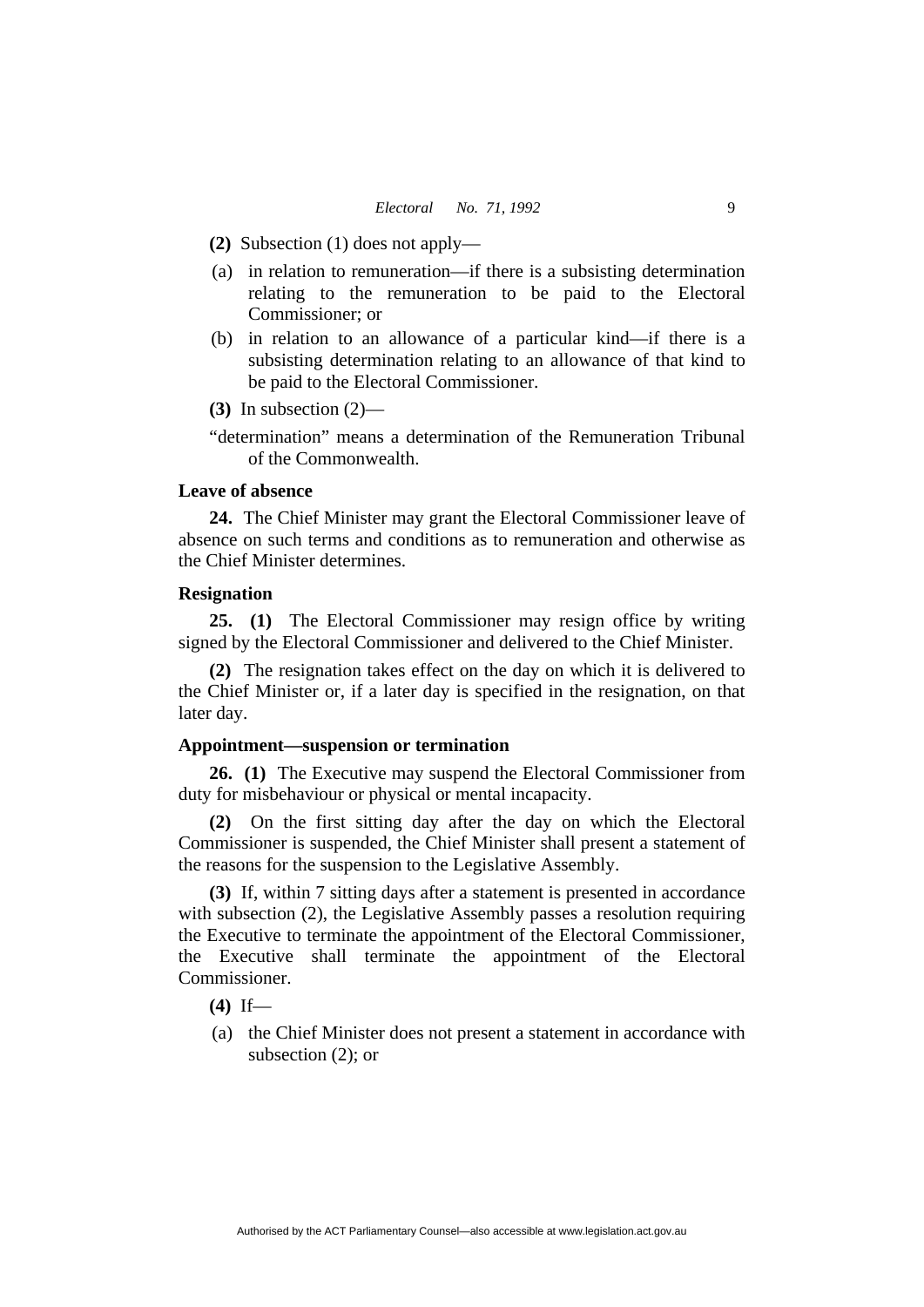(b) the Legislative Assembly does not pass a resolution in accordance with subsection (3):

the Electoral Commissioner shall resume his or her duties.

**(5)** The Electoral Commissioner is entitled to be paid remuneration and allowances during any suspension.

**(6)** The Executive shall terminate the appointment of the Electoral Commissioner if he or she—

- (a) is absent without leave granted under section 24 from 3 consecutive meetings of the Commission;
- (b) contravenes section 19 without reasonable excuse; or
- (c) is convicted of an offence in Australia or elsewhere punishable by imprisonment for 12 months or longer.

# **Acting Electoral Commissioner**

**27. (1)** The Executive may, by instrument, appoint a person to act as the Electoral Commissioner.

**(2)** Anything done by or in relation to a person purporting to act under subsection (1) is not invalid on the ground that—

- (a) the occasion for the person's appointment had not arisen;
- (b) there is a defect or irregularity in connection with the person's appointment;
- (c) the person's appointment has ceased to have effect; or
- (d) the occasion for the person to act had not arisen or had ceased.

# **PART IV—ELECTORATES**

# **Multi-member electorates**

**28. (1)** The Territory shall be divided into 3 separate electorates.

**(2)** Seven members of the Legislative Assembly shall be elected from 1 electorate.

**(3)** Five members of the Legislative Assembly shall be elected from each of the other 2 electorates.

# **Redistribution of electorates**

**29. (1)** Subject to this Part, the augmented Commission shall redistribute electorates by determining—

(a) the name and boundaries of each electorate; and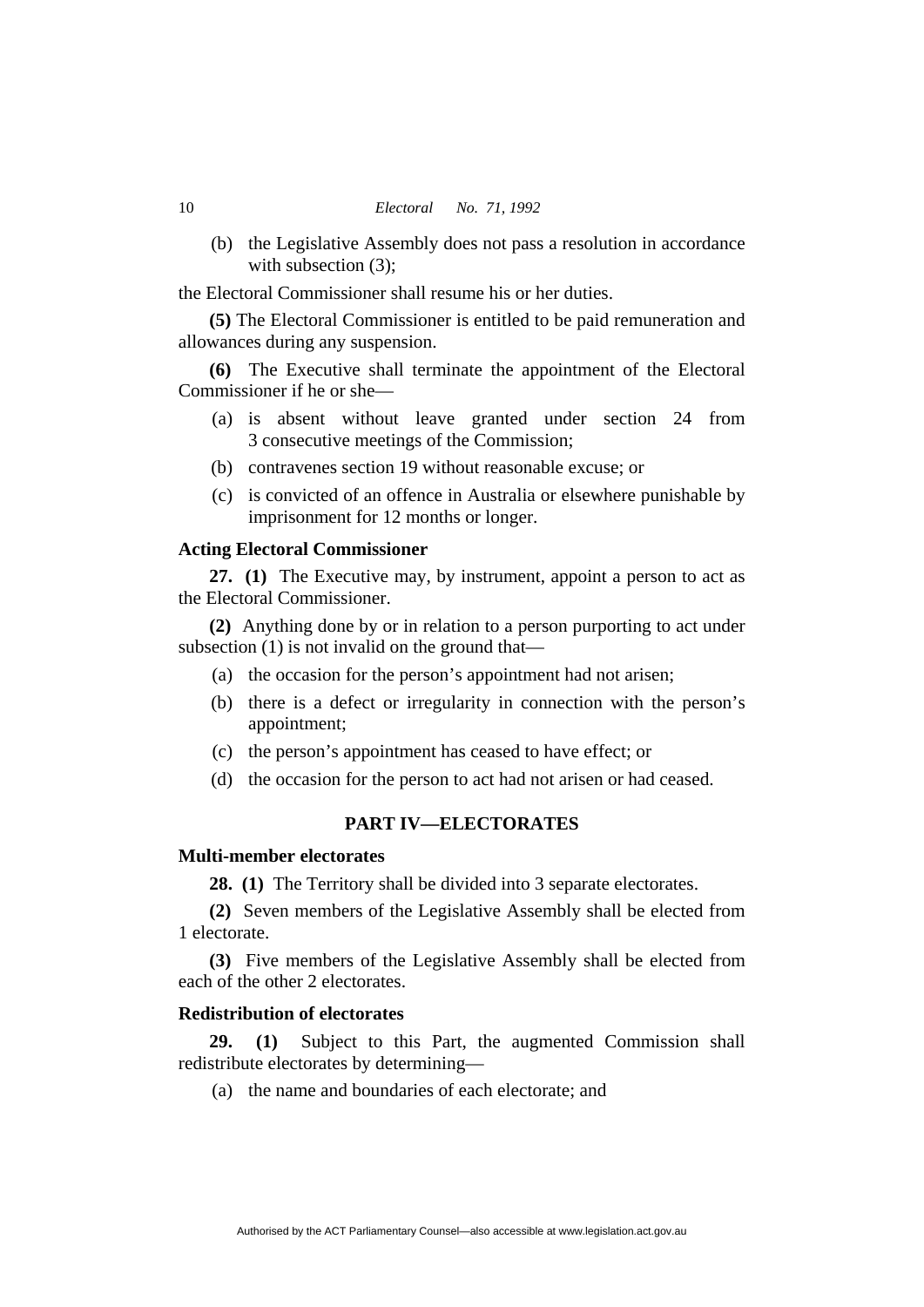(b) the number of members of the Legislative Assembly to be elected from each electorate.

**(2)** A determination shall be made by notice in the *Gazette* after the completion of any investigation required by section 45.

# **Factors relevant to redistribution**

**30.** In making a redistribution of electorates, the augmented Commission shall—

- (a) ensure that the number of electors in an electorate immediately after the redistribution is within the range permitted by subsection 67D (2) of the *Australian Capital Territory (Self-Government) Act 1988* of the Commonwealth;
- (b) endeavour to ensure, as far as practicable, that the number of electors in an electorate at the time of the next general election of members of the Legislative Assembly will not be greater than 105%, or less than 95%, of the expected quota for the electorate at that time ascertained in accordance with the formula set out in subsection 67D (1) of the *Australian Capital Territory (Self-Government) Act 1988* of the Commonwealth; and
- (c) duly consider—
	- (i) the community of interests within each proposed electorate, including economic, social and regional interests;
	- (ii) the means of communication and travel within each proposed electorate;
	- (iii) the physical features and area of each proposed electorate;
	- (iv) the boundaries of existing electorates; and
	- (v) the boundaries of divisions and sections fixed under the *Districts Act 1966*.

# **Timing of redistributions**

**31. (1)** The first redistribution of electorates shall be made as soon as practicable after this Part commences.

**(2)** Subsequent redistributions shall be made within 12 months after the date of each general election of members of the Legislative Assembly.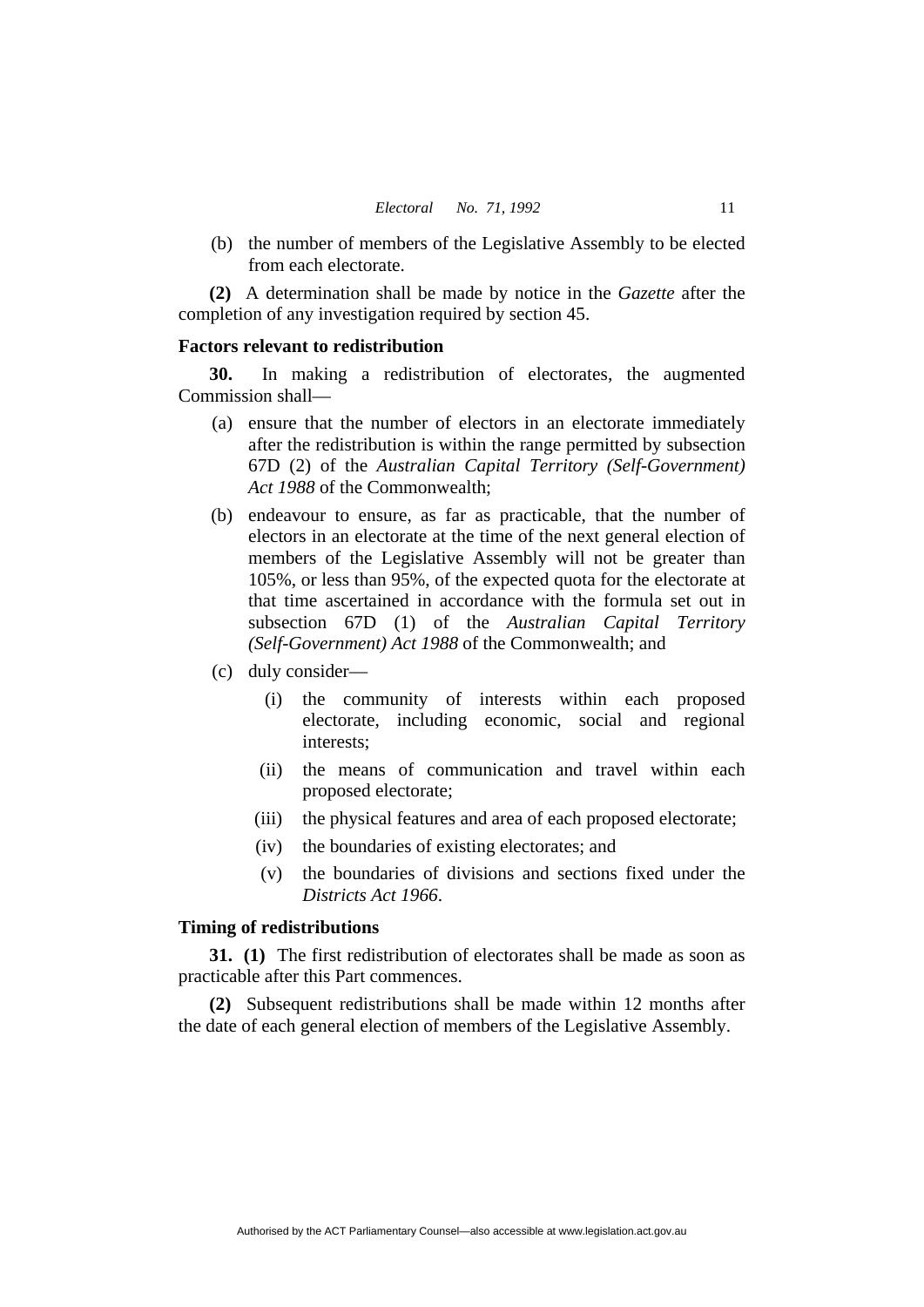#### **Redistribution Committees**

**32. (1)** The Electoral Commission shall cause Redistribution Committees to be formed for the purposes of this Part.

**(2)** The Electoral Commission shall cause notice of the formation of a Redistribution Committee to be published in the *Gazette*.

**(3)** A Redistribution Committee shall consist of—

- (a) the Electoral Commissioner;
- (b) the Chief Planner for the Australian Capital Territory;
- (c) the Chief Surveyor; and
- (d) a person appointed by the Electoral Commission whose qualifications or experience would, in the opinion of the Electoral Commission, enable the person to assist the Committee, particularly in relation to the factors set out in section 30.

**(4)** The member referred to in paragraph (3) (d) holds office on such terms and conditions as are determined by the Electoral Commission in consultation with the Chief Minister and specified in the instrument of appointment.

**(5)** The appointment of the member referred to in paragraph (3) (d) is not invalid because of any defect or irregularity in connection with the appointment.

**(6)** The performance or exercise of the Committee's functions or powers is not affected because of any vacancy in the membership of the Committee.

# **Meetings of Redistribution Committee**

**33. (1)** The Electoral Commissioner may convene a meeting of a Redistribution Committee.

**(2)** The Electoral Commissioner shall preside at all meetings at which he or she is present.

**(3)** If the Electoral Commissioner is absent from a meeting, the members present shall elect 1 of their number to preside.

**(4)** At a meeting, 3 members constitute a quorum.

**(5)** Questions shall be determined by a majority of the votes of the members present and voting.

**(6)** The member presiding at a meeting has a deliberative vote and, in the event of an equality of votes, has a casting vote.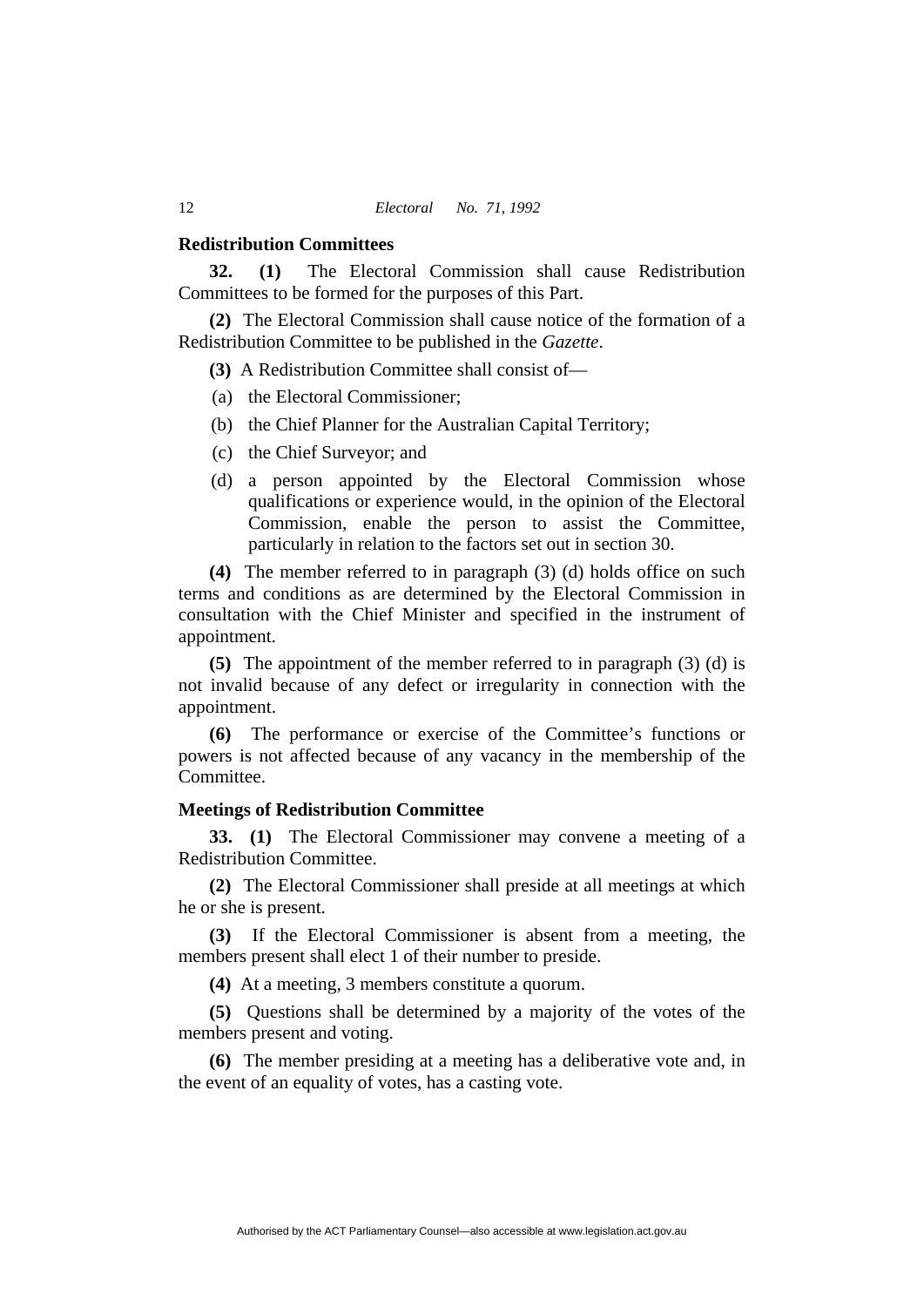**(7)** A Redistribution Committee may regulate the conduct of proceedings at its meetings as it thinks fit.

**(8)** A Redistribution Committee may inform itself in such manner as it thinks fit, including the opening of its meetings to members of the public.

**(9)** The Electoral Commission shall, on request by a Redistribution Committee, give the Committee such information and assistance as it requires for the purposes of this Part.

## **Suggestions regarding redistribution**

**34. (1)** A Redistribution Committee shall cause a notice to be published in the *Gazette*—

- (a) inviting written suggestions relating to the redistribution of electorates to be lodged with it within 28 days after the date of the invitation; and
- (b) inviting written comments relating to such suggestions to be lodged with it within 14 days after the closing date for making suggestions.

**(2)** The Committee shall cause notice of the invitations to be published in a newspaper circulating throughout the Territory.

**(3)** A notice referred to in subsection (1) or (2) shall specify each place at which the suggestions may be perused by members of the public.

**(4)** The Committee shall cause copies of any suggestions lodged with it in accordance with the invitation under paragraph (1) (a) to be made available for perusal by members of the public at each place specified in the notices referred to in subsections (1) and (2).

#### **Outline of proposal**

**35.** Before making a proposed redistribution of electorates, a Redistribution Committee may cause an outline of its proposal to be made available to members of the public.

# **Proposed redistribution**

**36. (1)** A Redistribution Committee shall make a proposed redistribution of electorates after considering any suggestions and comments lodged with it in accordance with an invitation under subsection 34 (1).

**(2)** Section 30 applies in relation to the making of the proposed redistribution as if it were a redistribution by the augmented Commission.

**(3)** The Committee shall state the reasons for its proposal in writing.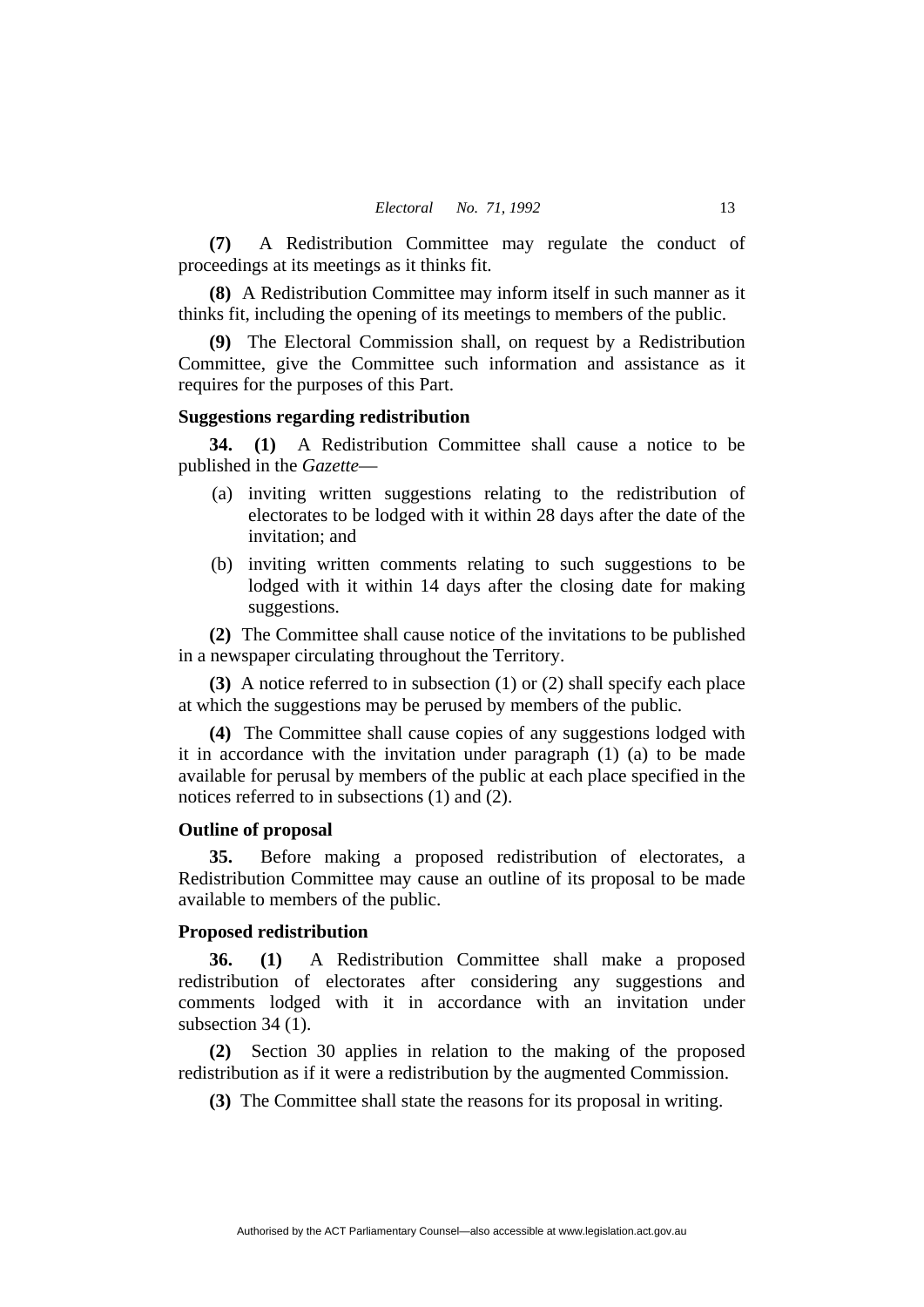**(4)** A member of the Committee who disagrees with its proposal may state the reasons for the disagreement in writing.

# **Publication of proposal**

**37. (1)** A Redistribution Committee shall—

- (a) cause a map or maps showing the name and boundaries of each proposed electorate to be exhibited at the office of the Electoral Commission;
- (b) cause copies of—
	- (i) the suggestions and comments lodged with the Committee in accordance with the invitation under subsection 34 (1);
	- (ii) a description (whether by reference to a map or plan or otherwise) of the boundaries of each proposed electorate;
	- (iii) a statement as to the number of members of the Legislative Assembly that it proposes should be elected from each proposed electorate;
	- (iv) its statement of reasons for the proposed redistribution; and
	- (v) if a member of the Committee has provided a written statement of reasons for any disagreement with the proposal—that statement;

to be made available for perusal by members of the public at the office of the Electoral Commission;

- (c) cause a notice to be published in the *Gazette* inviting public attention to the exhibition referred to in paragraph (a) and to the availability for perusal of copies of the documents referred to in paragraph (b); and
- (d) cause—
	- (i) a map or maps of each proposed electorate; and
	- (ii) a notice inviting public attention to the availability for perusal of copies of the documents referred to in paragraph (b);

to be published in a newspaper circulating throughout the Territory.

**(2)** A notice published in accordance with paragraph (1) (c) or (d) shall include a statement to the effect that written objections against the proposal may be lodged with the Electoral Commission within 28 days after the date of publication of the notice in the *Gazette*.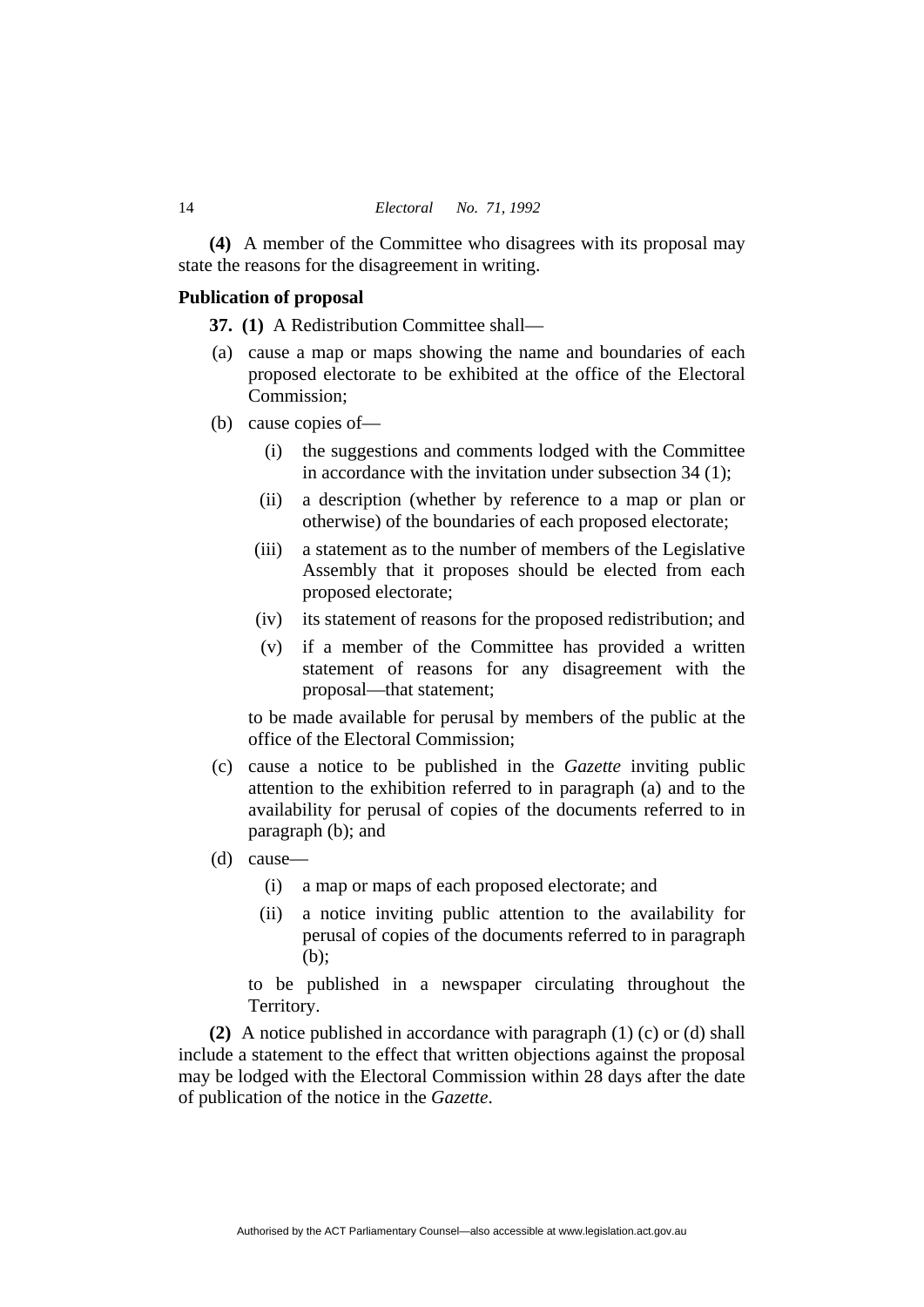#### **Dissolution of Redistribution Committee**

**38.** A Redistribution Committee is dissolved immediately after the notices referred to in paragraphs 37 (1) (c) and (d) have been published in relation to the Committee's proposal.

# **Objections**

**39.** An objection against a proposal by a Redistribution Committee shall be—

- (a) in writing; and
- (b) lodged with the Electoral Commission within 28 days after the date on which the notice referred to in paragraph 37 (1) (c) is published in the *Gazette* in relation to the Committee's proposal.

### **Augmented Commission**

**40. (1)** For the purposes of each redistribution, an augmented Commission is established.

- **(2)** An augmented Commission shall consist of—
- (a) the members of the Electoral Commission; and
- (b) the members (other than the Electoral Commissioner) of the Redistribution Committee formed for the purposes of the redistribution.

**(3)** The performance or exercise of an augmented Commission's functions or powers is not affected because of any vacancy in its membership.

#### **Meetings of augmented Commission**

**41. (1)** The Chairperson of the Electoral Commission may convene a meeting of an augmented Commission.

**(2)** The Chairperson of the Electoral Commission shall preside at all meetings of an augmented Commission at which he or she is present.

**(3)** If the Chairperson of the Electoral Commission is absent from a meeting of an augmented Commission—

- (a) the Electoral Commissioner shall preside; or
- (b) if the Electoral Commissioner is absent from the meeting—the members present shall appoint one of their number to preside.
- **(4)** At a meeting, 4 members constitute a quorum.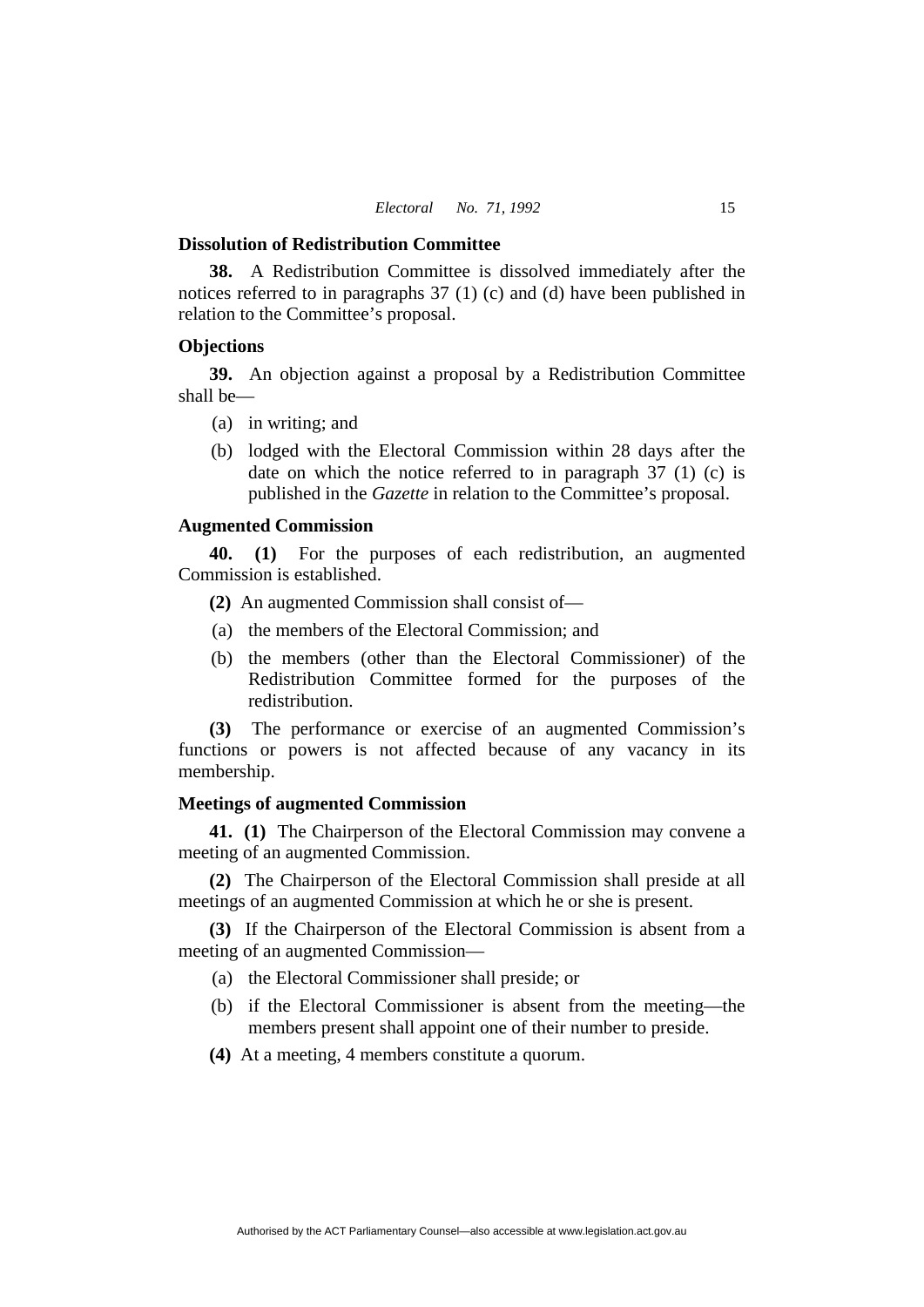**(5)** Subject to subsection (6), questions shall be determined by a majority of the votes of the members present and voting.

**(6)** An augmented Commission shall not redistribute electorates under section 29 unless not less than 4 members of the augmented Commission, of whom not less than 2 are members of the Electoral Commission, vote in favour of the redistribution.

**(7)** Subject to subsection (8), the member presiding at a meeting has a deliberative vote and, in the event of an equality of votes, has a casting vote.

**(8)** The casting vote of the member presiding at a meeting shall not be used to vote in favour of the making of a redistribution under section 29.

**(9)** An augmented Commission may regulate the conduct of proceedings at its meetings as it thinks fit.

**(10)** Subject to section 42, an augmented Commission may inform itself in such manner as it thinks fit.

**(11)** The Electoral Commission shall, on request by an augmented Commission, give the augmented Commission such information and assistance as it requires for the purposes of this Part.

# **Investigation of objections**

**42. (1)** The augmented Commission shall investigate each objection made in accordance with section 39.

**(2)** For the purpose of investigating an objection, the augmented Commission shall hold a public hearing, unless it is of the opinion that—

- (a) the matters raised in the objection (or substantially the same matters) were raised in suggestions or comments lodged with the Redistribution Committee in accordance with the invitation under subsection 34 (1); or
- (b) the objection is frivolous or vexatious.

**(3)** The augmented Commission may hold one public hearing in relation to several objections.

**(4)** At a public hearing, submissions to the augmented Commission may only be made by or on behalf of a person who made—

- (a) an objection in accordance with section 39; or
- (b) a suggestion or comment concerning the proposed redistribution in accordance with the invitation under subsection 34 (1).
- **(5)** The augmented Commission shall consider all such submissions.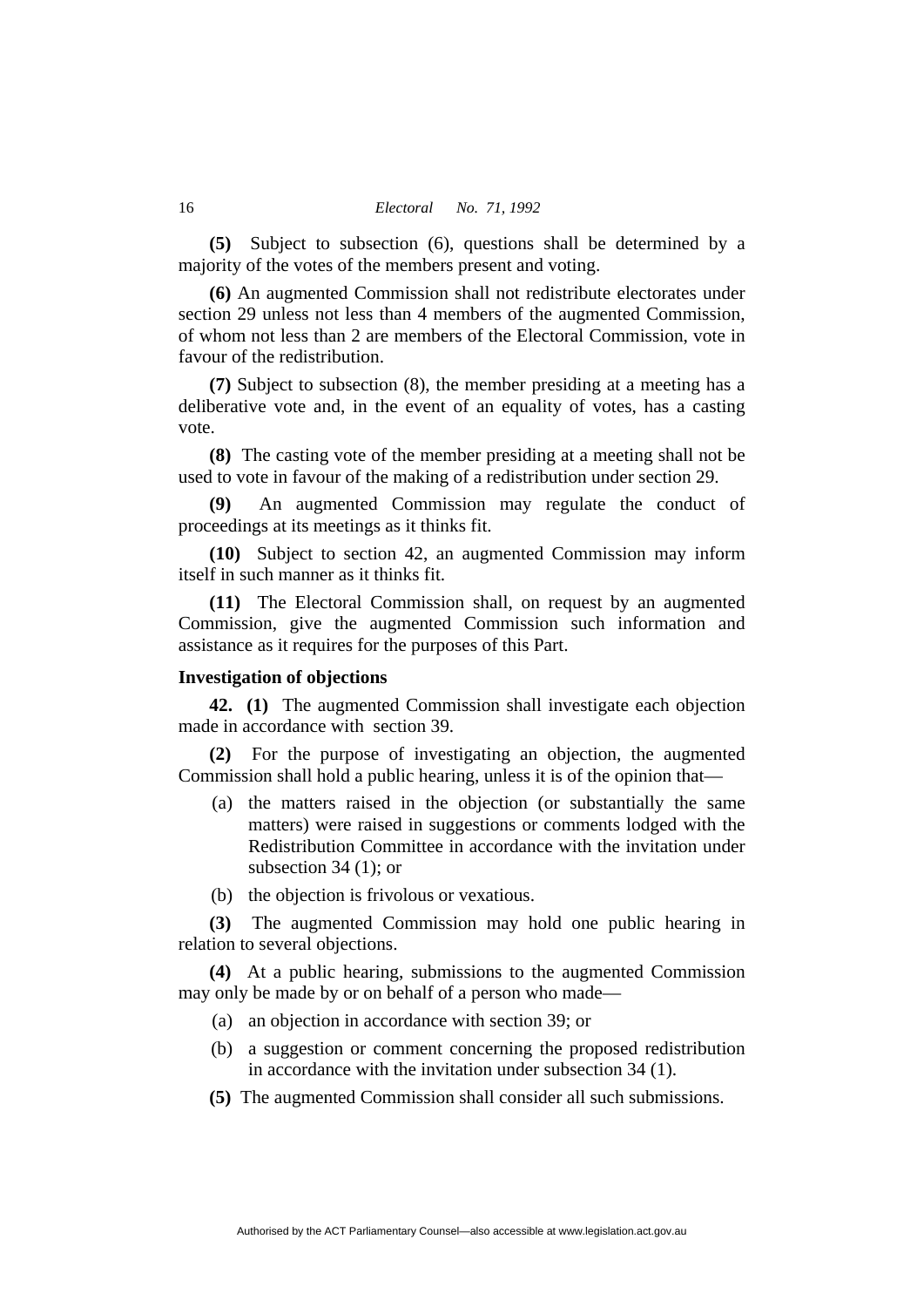**(6)** At a public hearing, the augmented Commission is not bound by the rules of evidence and, subject to this section, may regulate the conduct of proceedings as it thinks fit.

**(7)** Without limiting the generality of subsection (6), the following matters are within the discretion of the augmented Commission:

- (a) the manner in which, and the time within which, submissions may be made;
- (b) the extent to which the augmented Commission may be addressed, and the persons by whom it may be addressed.

# **Redistribution—proposal by augmented Commission**

**43.** The augmented Commission shall make a proposed redistribution of electorates after completing any investigation required by section 42.

# **Publication of augmented Commission's proposal**

**44. (1)** After making a proposed redistribution of electorates, the augmented Commission shall cause a public announcement to be made concerning the proposal.

- **(2)** The public announcement shall include a statement—
- (a) setting out the substance of the augmented Commission's findings or conclusions concerning the Redistribution Committee's proposal and any objection to it;
- (b) setting out particulars of the augmented Commission's proposal; and
- (c) whether, in the opinion of the augmented Commission, its proposal is significantly different from the Redistribution Committee's proposal and, if so, a further statement to the effect that written objections against the proposal may be lodged with the Electoral Commission in accordance with the notice published under subsection (3).

**(3)** Where the augmented Commission is of the opinion that its proposal is significantly different from the Redistribution Committee's proposal, the augmented Commission shall cause to be published in the *Gazette* a notice to the effect that written objections against the proposal may be lodged with the Electoral Commission within 28 days after the date of publication of the notice.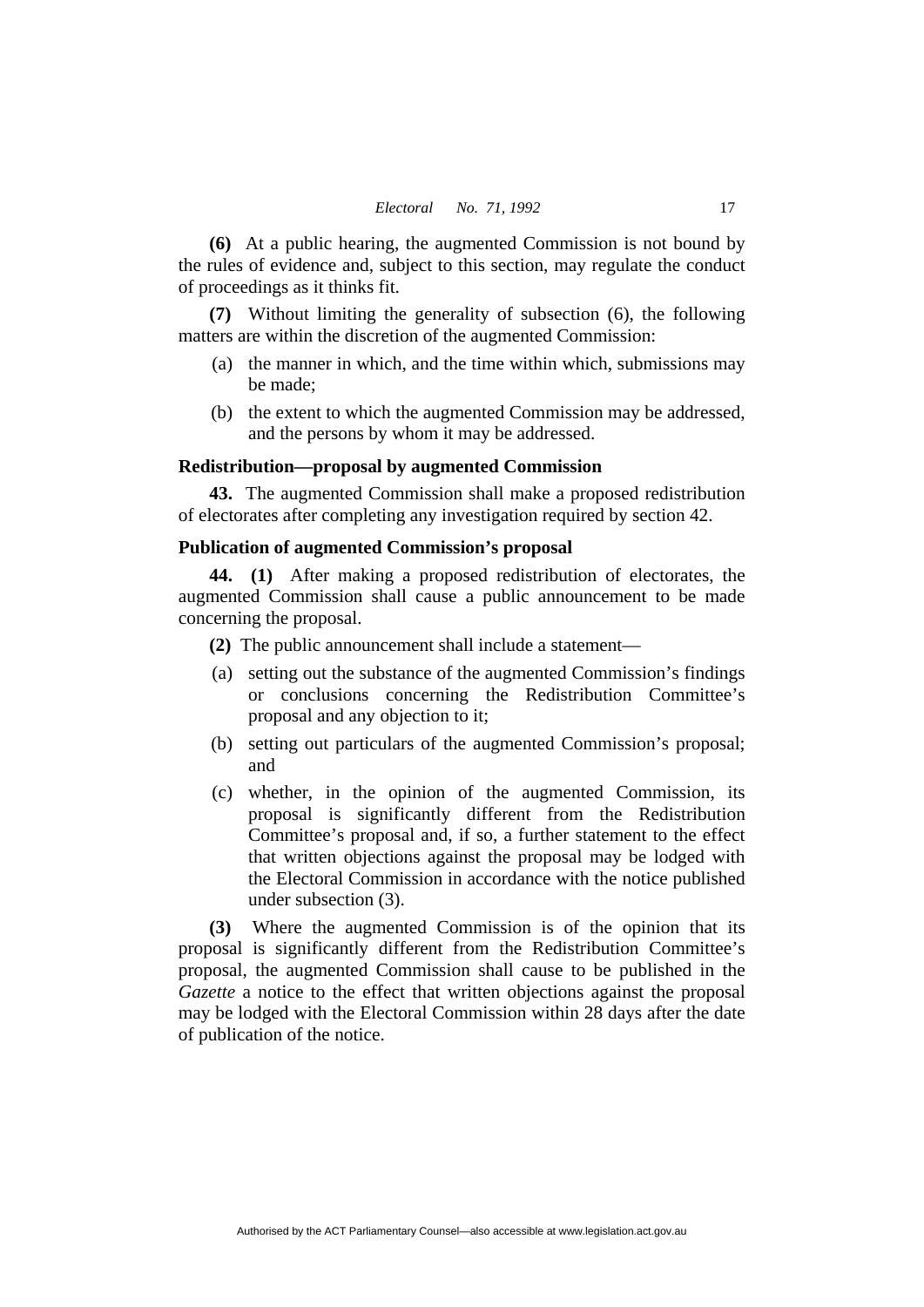#### **Objections to augmented Commission's proposal**

**45. (1)** An objection against a redistribution proposed by the augmented Commission shall be—

- (a) in writing; and
- (b) lodged with the Electoral Commission within 28 days after the date on which the notice referred to in subsection 44 (3) is published in the *Gazette* in relation to the augmented Commission's proposal.

**(2)** Where an objection is lodged with the Electoral Commission in accordance with subsection (1)—

- (a) the augmented Commission shall investigate the objection; and
- (b) section 42 applies as if the investigation were an investigation under that section.

# **Report by augmented Commission and public announcement**

**46. (1)** After redistributing electorates under section 29, the augmented Commission shall cause—

- (a) a report concerning the redistribution to be submitted to the Chief Minister;
- (b) copies of the report to be made available for perusal by members of the public at the office of the Electoral Commission; and
- (c) a public announcement to be made to the effect that the redistribution has been made and that copies of the report are available for perusal by members of the public at the office of the Electoral Commission.
- **(2)** The report shall contain particulars of—
- (a) any suggestions or comments lodged with the Redistribution Committee;
- (b) the redistribution proposed by the Redistribution Committee and its reasons for the proposal;
- (c) if a member of the Redistribution Committee has provided a written statement of reasons for any disagreement with the Committee's proposal—that statement;
- (d) any objections lodged with the Electoral Commission against the Redistribution Committee's proposal;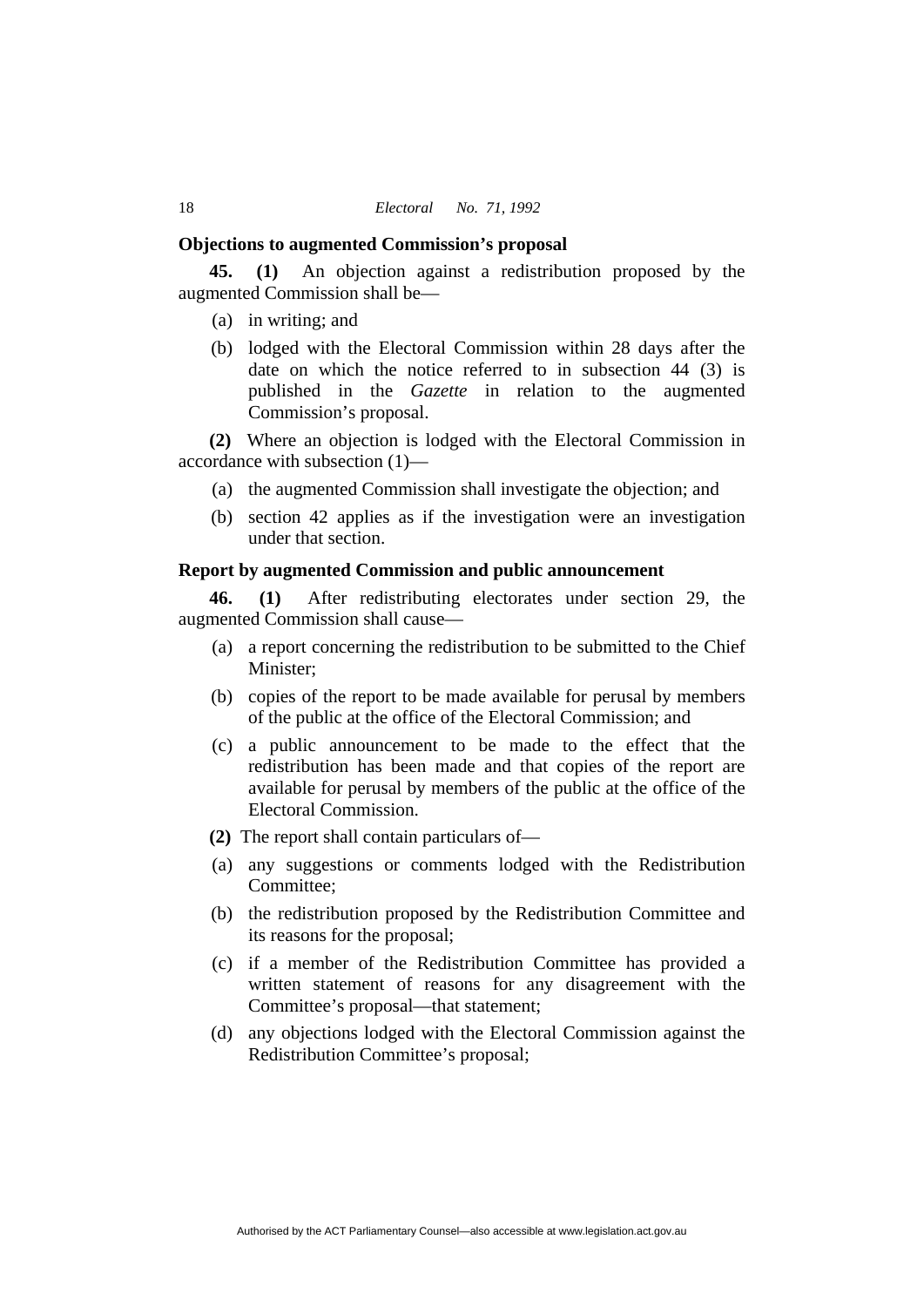- (e) the result of the investigation of any objections against the Redistribution Committee's proposal (including particulars of the proceedings at any public hearings in the course of an investigation);
- (f) the redistribution proposed by the augmented Commission and its reasons for the proposal;
- (g) any objections lodged with the Electoral Commission against the augmented Commission's proposal;
- (h) the result of the investigation of any objections against the augmented Commission's proposal (including particulars of the proceedings at any public hearings in the course of an investigation);
- (i) the redistribution made by the augmented Commission and its reasons for the redistribution; and
- (j) if a member of the augmented Commission has provided a written statement of reasons for any disagreement with the augmented Commission's proposal—that statement.

# **Report to Legislative Assembly**

**47.** The Chief Minister shall cause a copy of the augmented Commission's report to be presented to the Legislative Assembly on the first sitting day after the day on which the Chief Minister receives the report from the augmented Commission.

# **PART V—MISCELLANEOUS**

## **Head of Administration to provide assistance etc.**

**48.** The Head of Administration shall comply with any request by the Electoral Commission, the Electoral Commissioner or an augmented Commission for information or assistance reasonably required for the purposes of this Act.

# **Decisions under Part IV final**

**49. (1)** A decision of an augmented Commission or a Redistribution Committee made, or purporting to be made, under Part IV—

- (a) is final and conclusive;
- (b) shall not be challenged, appealed against, reviewed, quashed, set aside or called into question in any court or tribunal on any ground; and